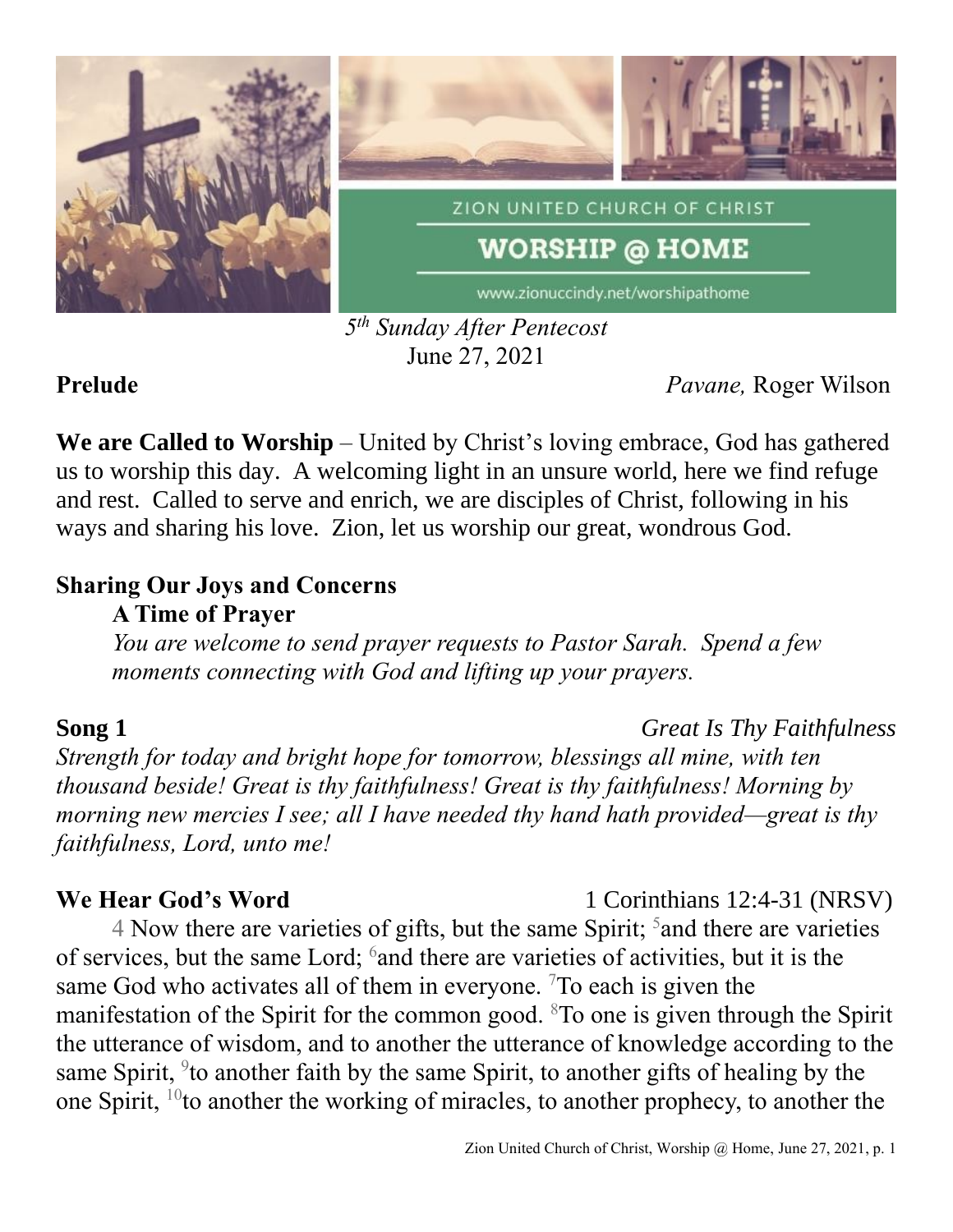discernment of spirits, to another various kinds of tongues, to another the interpretation of tongues.  $^{11}$ All these are activated by one and the same Spirit, who allots to each one individually just as the Spirit chooses.

12 For just as the body is one and has many members, and all the members of the body, though many, are one body, so it is with Christ. <sup>13</sup>For in the one Spirit we were all baptized into one body—Jews or Greeks, slaves or free—and we were all made to drink of one Spirit.

14 Indeed, the body does not consist of one member but of many. <sup>15</sup>If the foot were to say, 'Because I am not a hand, I do not belong to the body', that would not make it any less a part of the body. <sup>16</sup>And if the ear were to say, 'Because I am not an eye, I do not belong to the body', that would not make it any less a part of the body. <sup>17</sup>If the whole body were an eye, where would the hearing be? If the whole body were hearing, where would the sense of smell be? <sup>18</sup>But as it is, God arranged the members in the body, each one of them, as he chose. <sup>19</sup>If all were a single member, where would the body be?  $^{20}$ As it is, there are many members, yet one body. <sup>21</sup>The eye cannot say to the hand, 'I have no need of you', nor again the head to the feet, 'I have no need of you.' <sup>22</sup>On the contrary, the members of the body that seem to be weaker are indispensable,  $^{23}$  and those members of the body that we think less honorable we clothe with greater honor, and our less respectable members are treated with greater respect; <sup>24</sup>whereas our more respectable members do not need this. But God has so arranged the body, giving the greater honor to the inferior member, <sup>25</sup>that there may be no dissension within the body, but the members may have the same care for one another. <sup>26</sup>If one member suffers, all suffer together with it; if one member is honored, all rejoice together with it.

27 Now you are the body of Christ and individually members of it. <sup>28</sup>And God has appointed in the church first apostles, second prophets, third teachers; then deeds of power, then gifts of healing, forms of assistance, forms of leadership, various kinds of tongues. <sup>29</sup>Are all apostles? Are all prophets? Are all teachers? Do all work miracles? <sup>30</sup>Do all possess gifts of healing? Do all speak in tongues? Do all interpret?  $31$ But strive for the greater gifts. And I will show you a still more excellent way.

**Meditation** *Who Is My Neighbor?*

**Song 2** *Come, All Christians, Be Committed Of your time and talents give now, they are gifts from God above, to be used by Christians freely to proclaim his wondrous love. Come again to serve the Savior,*